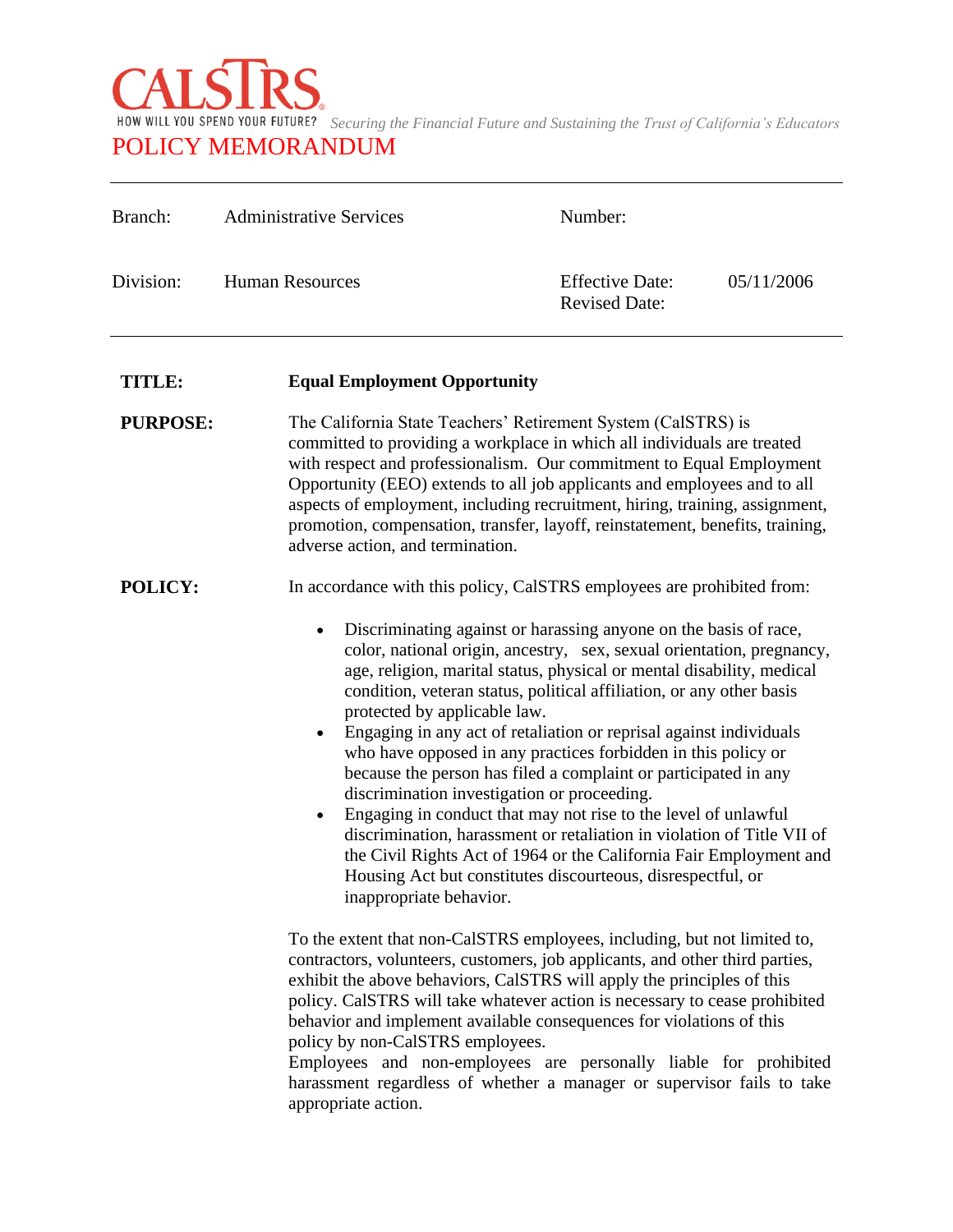

| Branch:   | <b>Administrative Services</b> | Number:                                        |            |
|-----------|--------------------------------|------------------------------------------------|------------|
| Division: | Human Resources                | <b>Effective Date:</b><br><b>Revised Date:</b> | 05/11/2006 |

## **Prohibited Conduct**

An employee can be found to be in violation of this policy if they or their conduct discriminates against or harasses a coworker and the conduct is based on race, color, national origin, ancestry, sex, sexual orientation, pregnancy, age, religion, marital status, physical or mental disability, medical condition, veteran status, or any other basis protected by applicable law even if the discriminatory conduct is limited to one act. Prohibited discriminatory or harassing behaviors that violate this policy include, but are not limited to, the following:

- Verbal conduct, such as using derogatory comments or slurs, or telling discriminatory jokes.
- Visual conduct such as displaying objects, cartoons, pictures, posters, or gestures of a derogatory or discriminatory nature.
- Written communications containing statements that may be offensive to individuals in a protected group.
- Posting, sending, or downloading derogatory or demeaning materials in any form via electronic mail or the Internet.
- Denial of reasonable accommodation for religious purposes.
- Treatment of any individual differently (i.e. Inclusion, exclusion, preferential or adverse treatment) on the basis of any characteristic protected by applicable law.
- Following or stalking a coworker, making harassing telephone calls to a coworker, or sending harassing correspondence to an individual by any means, included, but not limited to, the use of public or private mail, interoffice mail, facsimile, or electronic mail.
- Physical conduct such as assault, unwanted touching or blocking normal movement.

Prohibited retaliation includes, but is not limited to, taking any negative employment action against or harassment of an employee or applicant, because he or she filed a complaint or participated in an investigation or proceeding related to conduct reasonably believed to violate this policy.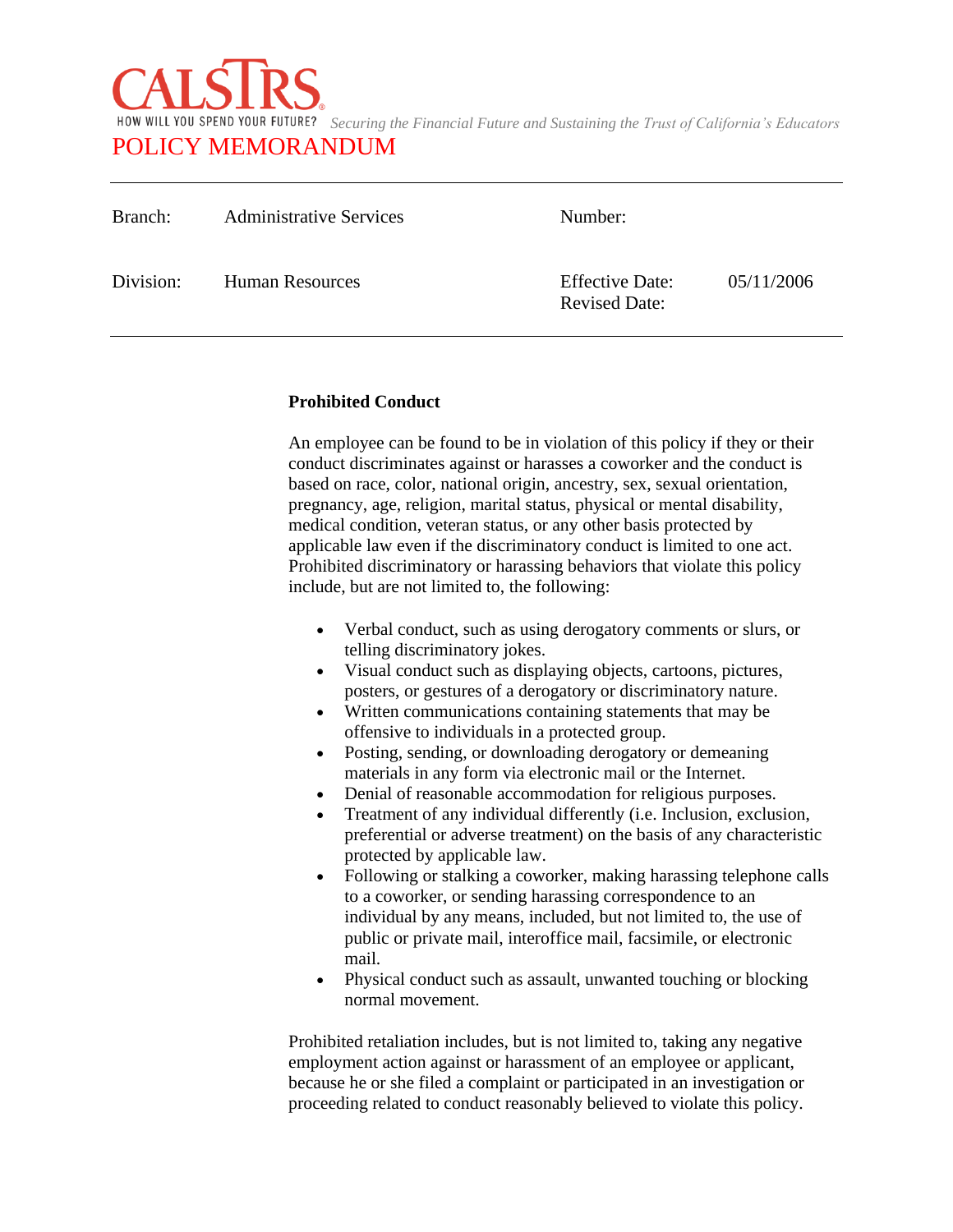

| Branch:   | <b>Administrative Services</b> | Number:                                        |            |
|-----------|--------------------------------|------------------------------------------------|------------|
| Division: | Human Resources                | <b>Effective Date:</b><br><b>Revised Date:</b> | 05/11/2006 |

Supervisors and managers are responsible for maintaining standards that promote a work environment free from discrimination, harassment, retaliation, and unprofessional or disrespectful conduct. Managers and supervisors must:

- Understand, adhere to and enforce this policy.
- Take proactive steps to prevent unprofessional or disrespectful conduct.
- Take direct, effective action to stop discrimination or conduct that violates this policy.
- Ensure that employees under their supervision and management have attended mandated training.
- Respond immediately and appropriately to complain of violations of this policy regardless of how the information is acquired and regardless of a complainant's desire to keep confidential (due to CalSTRS' obligation to stop prohibited conduct, complete confidentiality cannot be guaranteed; however, strict discretion will be applied and information will be shared only with those who need to know.
- Advise their employees of their rights and of the process for filing a discrimination complaint as described below.
- Notify his or her direct supervisor and the EEO Officer immediately upon becoming aware of conduct that may violate this policy.
- Document any discussion with the employee and submit it in writing to the EEO Officer within five working days of the date of notification of a potential policy violation.

Supervisors and managers will be subject to appropriate corrective and/or disciplinary action, up to and including termination, for failing to carry out their duties to enforce this policy even if they have not personally engaged in discrimination.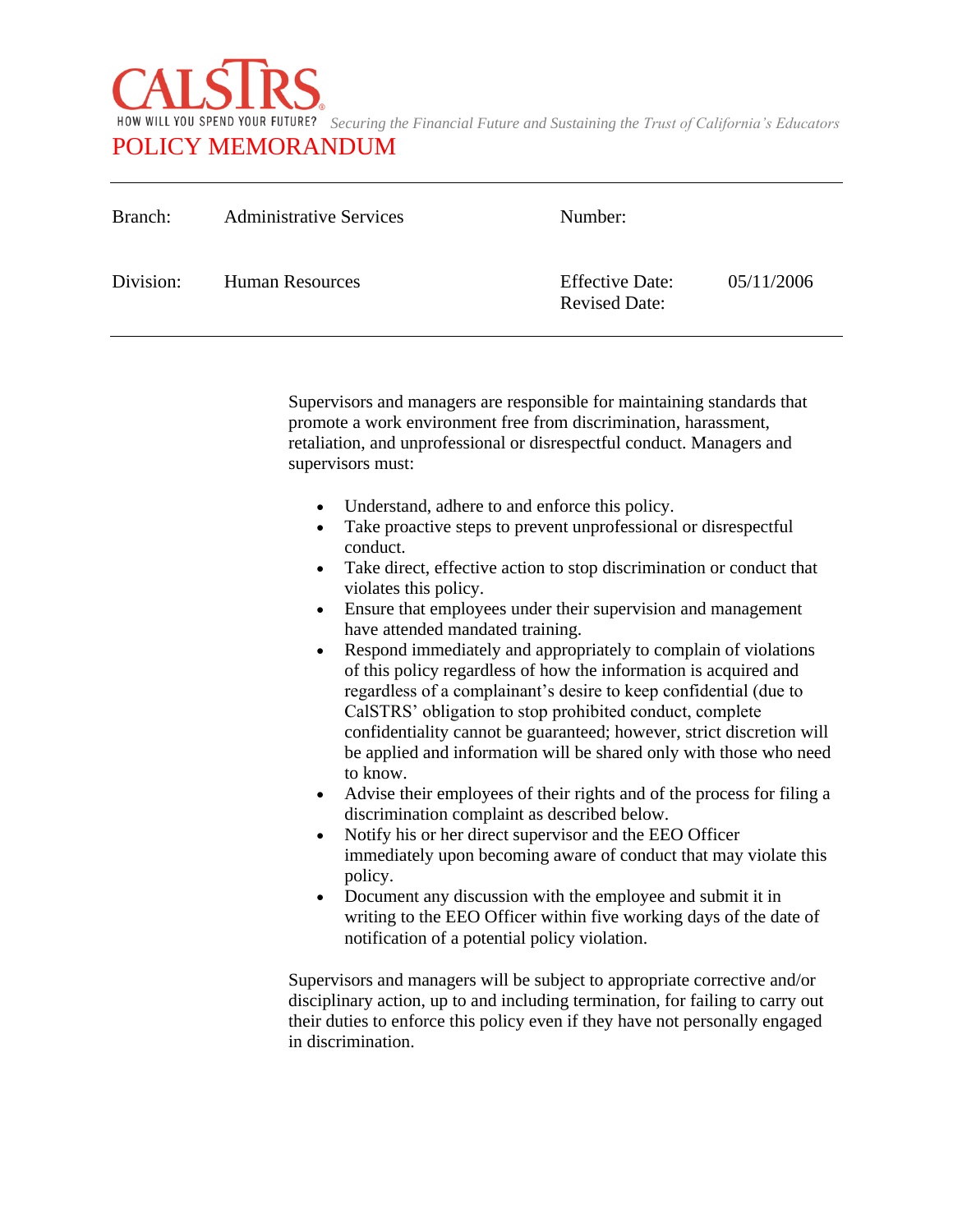

| Branch:   | <b>Administrative Services</b> | Number:                                        |            |
|-----------|--------------------------------|------------------------------------------------|------------|
| Division: | <b>Human Resources</b>         | <b>Effective Date:</b><br><b>Revised Date:</b> | 05/11/2006 |

### **Employee Responsibilities**

All employees at all levels of the organization must avoid offensive or inappropriate behavior or conduct at work while working and share in the responsibility for ensuring that the workplace is free from discrimination including harassment. CalSTRS employees must:

- Understand and adhere to this policy.
- Refrain from engaging in, condoning, tolerating, or leaving uncorrected or unreported conduct that violates this policy.
- Report any violations of this policy by making an informal report or formal complaint as described below.
- Fully cooperate in the inquiry and investigation processes and/or the resolution of complaint.
- Attend training as mandated by the Chief Executive Officer.

Any CalSTRS employee who believes he or she has observed or been subjected to conduct prohibited by this policy is encouraged to tell the offender to stop his/her conduct; however, employees may file an informal report or complaint without confronting the offender. An employee who is found to have violated this policy will be subject to appropriate corrective and/or disciplinary action, up to and including termination, regardless of job level or classification. In addition, individuals may be held personally liable for their conduct.

# **Equal Employment Opportunity Officer Responsibilities**

The EEO Office initiates and promotes system development and analysis and recommends policies that assure equality in CalSTRS' employment practices. In addition, the EEO Office, in cooperation with the State Personnel Board, monitors CalSTRS' EEO activity, manages the discrimination complaint process, and provides technical assistance and training to managers and supervisors, and/or EEO Counselors in complying with state and federal statue and regulations, as well as departmental EEO policies.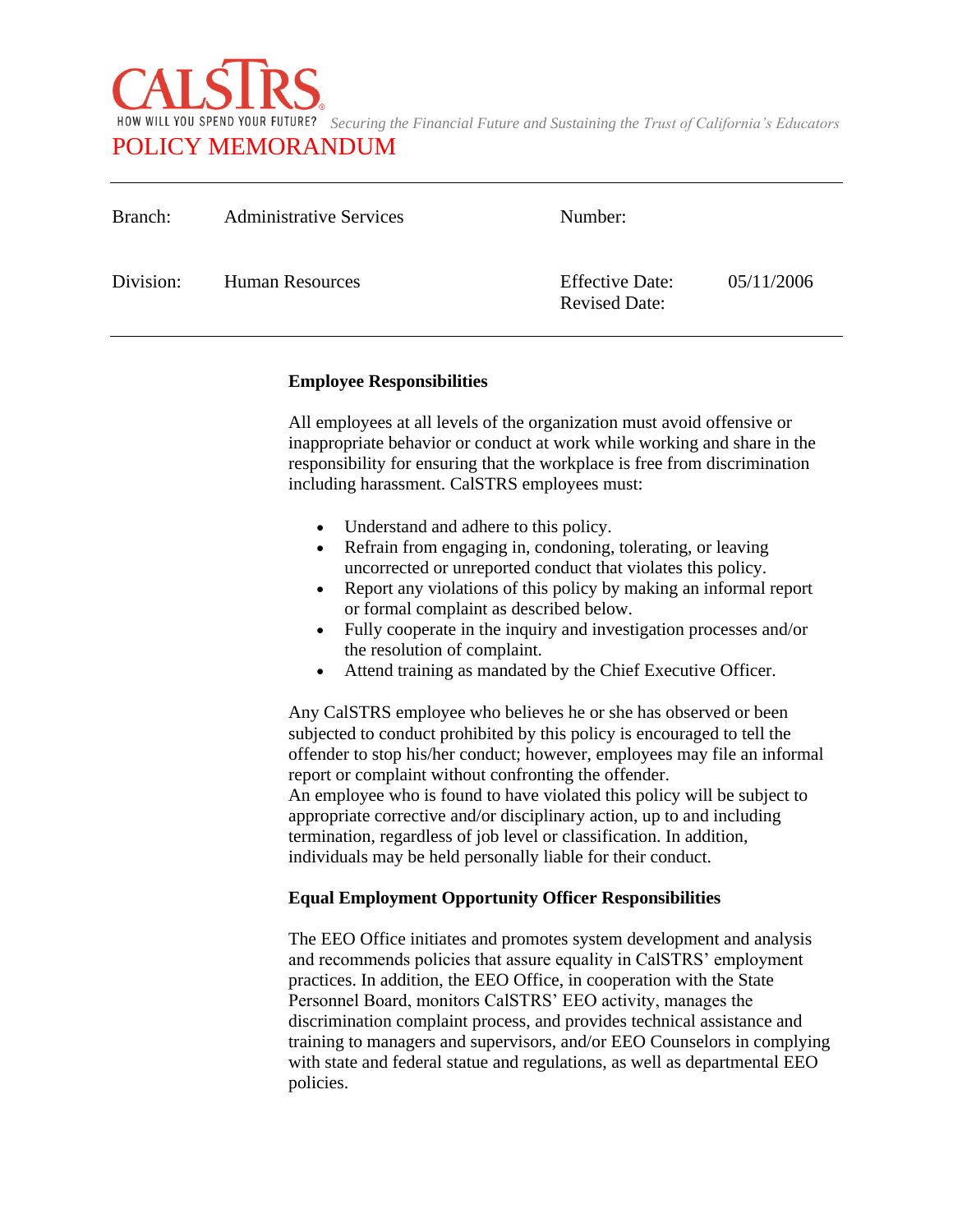

| Branch:   | <b>Administrative Services</b> | Number:                                        |            |
|-----------|--------------------------------|------------------------------------------------|------------|
| Division: | Human Resources                | <b>Effective Date:</b><br><b>Revised Date:</b> | 05/11/2006 |

### **Complaint Process**

Any employee who believes that a violation of this policy has occurred is encouraged to discuss this matter with his or her supervisor; however, it is not required. An individual seeking to report a violation of this policy may utilize any of the options listed below.

Any CalSTRS employee who believes he or she has been discriminated against or harassed has the right to file a complaint either informally, formally, or both. All complaints must be filed within 365 calendar days from the date of the alleged discriminatory action. The filing period may be extended up to an additional 90 calendar days if the complainant first obtained knowledge of the alleged discrimination after one year from the date of its occurrence. A formal complaint must be resolved within 180 calendar days from the date of filing with CalSTRS. Time frames may be extended at any level of the process by mutual agreement.

Discrimination complaints by applicants not employed by the state and those not within the jurisdiction of the CalSTRS will be forwarded directly to the State Personnel board to be resolved.

All complaints or allegations of discrimination are subject to an investigation or management inquiry whether they are filed formally or informally. CalSTRS is legally obligated to ensure that the work place is free of discrimination even if no departmental action is required.

### **Informal Report**

If an employee believes that a violation of this policy occurred, he or she must, unless filing a formal complaint, make an informal report of the incident(s) to his or her supervisor, a trained and designated EEO Counselor, the EEO Officer, or any other CalSTRS supervisor or manager. The individual to whom the violation has been reported will take the necessary and appropriate action to assist the employee in resolving the claim quickly and at the lowest possible level. An employee is not required to first seek an informal resolution, but it is encouraged.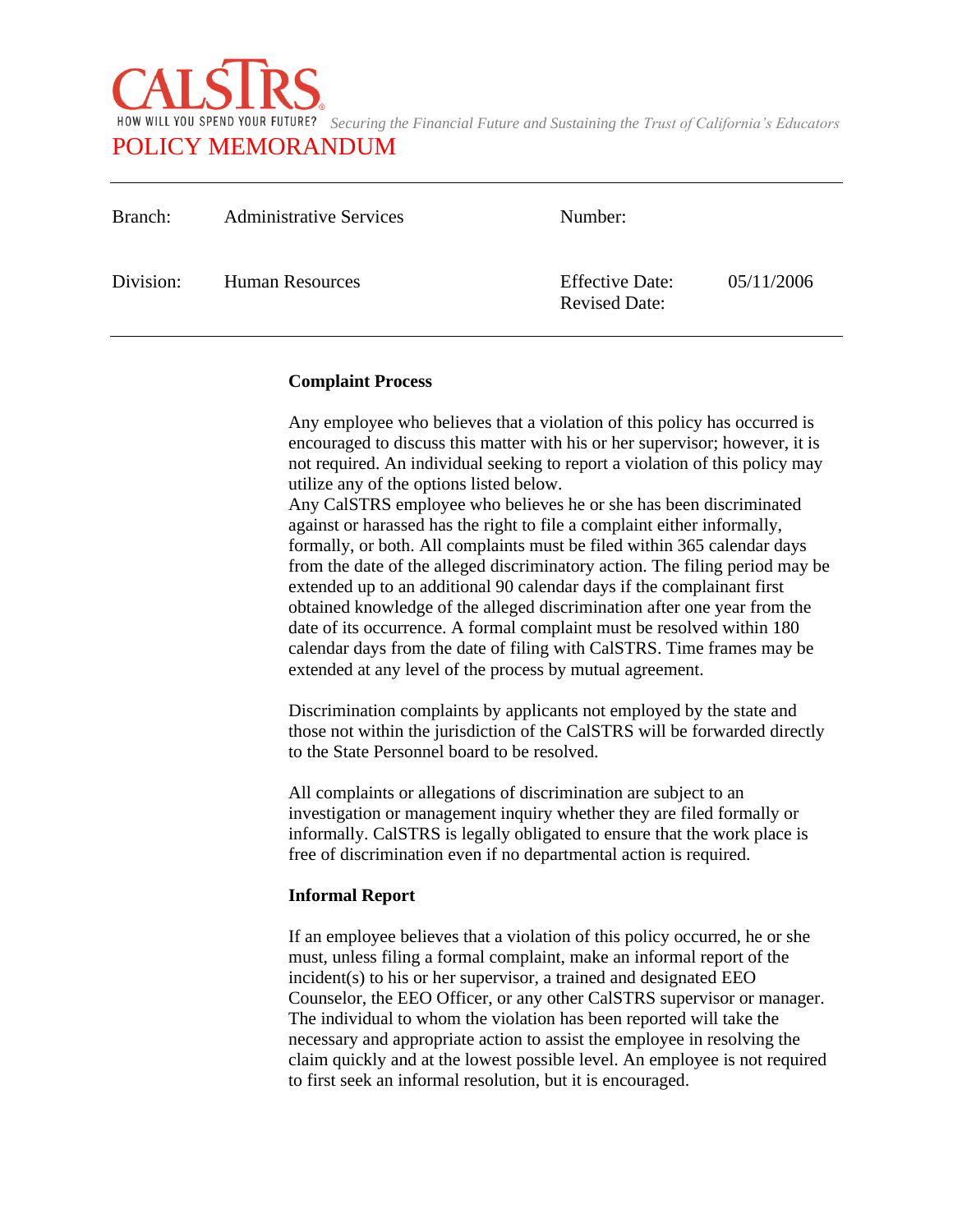

| Branch:   | <b>Administrative Services</b> | Number:                                        |            |
|-----------|--------------------------------|------------------------------------------------|------------|
| Division: | Human Resources                | <b>Effective Date:</b><br><b>Revised Date:</b> | 05/11/2006 |

### **Formal Complaint**

If an employee is not satisfied with the results for the informal process or decides to bypass the informal process, a formal discrimination complaint can be filed in writing (via CalSTRS Discrimination Complaint Form, available on CalSTRS Central or in the Human Resources Office; or, via memorandum) with a manager, the EEO Officer, or the Human Resources Director. The written complaint should clearly state the facts upon which it is based, the person(s) involved, the relief requested, and sufficient detail to understand the nature of the complaint.

## **Additional Filing Options & Remedies**

If not satisfied with the department's decision, the complainant may forward the complaint within thirty (30) days of the department's decision, to the Appeals Division of the State Personnel Board at 801 Capitol Mall, Sacramento, CA 95814, for further consideration.

An employee may file a complaint directly with the State Personnel Board if the complaint alleges discrimination by a departmental Director or member of the Executive Staff, if the issue involves retaliation, or if the department has exceeded its time frame for completion.

An employee may also file a complaint, either separately or concurrently, with:

Department of Fair Employment and Housing (DFEH) 2000 O Street, Suite 120 Sacramento, CA 95814 1-800-884-1684

U.S. Equal Employment Opportunity Commission (EEOC) 450 Golden Gate Avenue 5 West, P.O. Box 36025 San Francisco, CA 94102-3661 1-800-669-4000